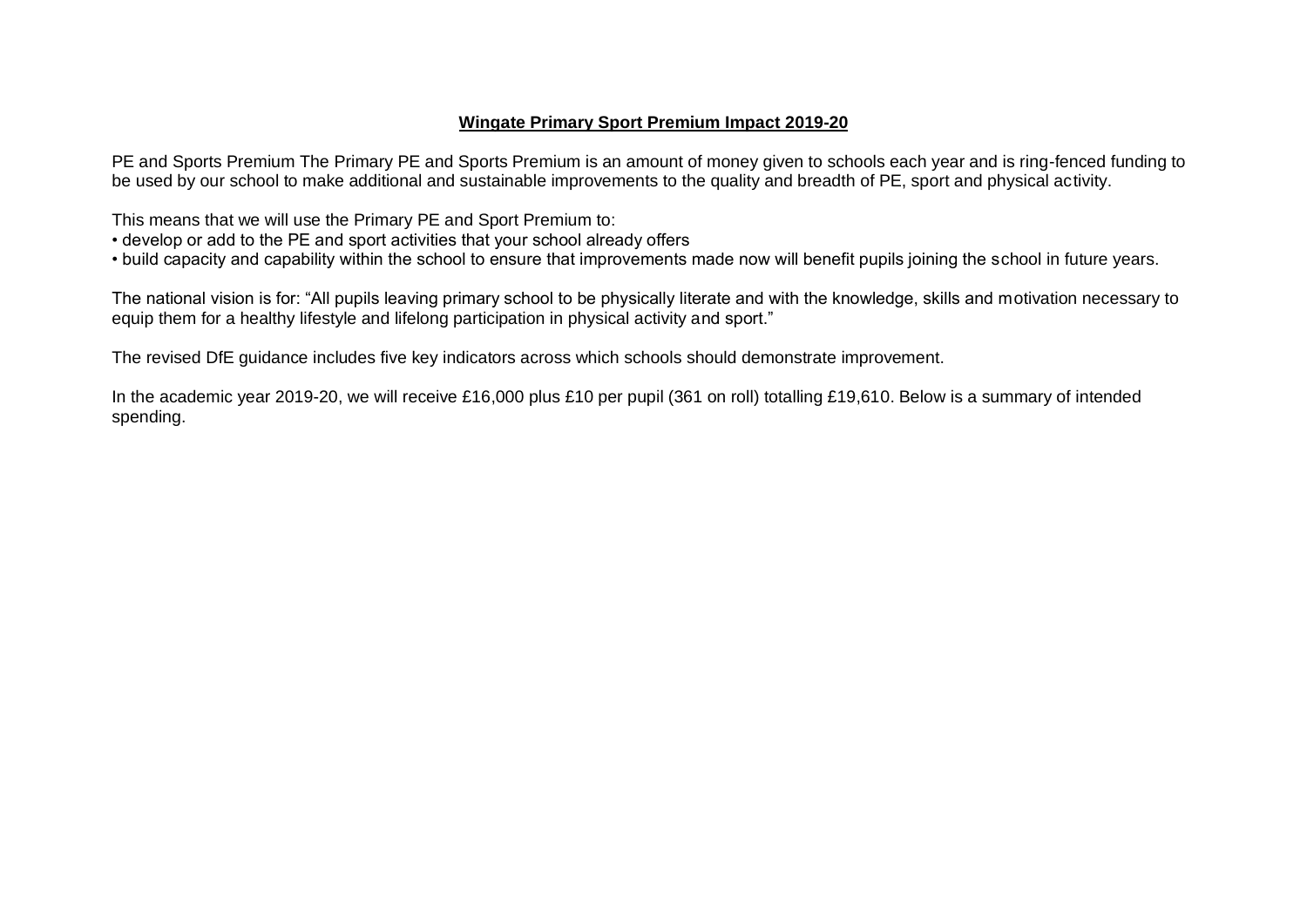**Key indicator 1: The engagement of all pupils in regular physical activity – Chief Medical Officer guidelines recommend that primary school children undertake at least 30 minutes of physical activity a day in school**

| Focus                                                                                                                                                                                             | Actions                                                                                      | Costs      | Impact                                                                                                             | <b>Future Actions and</b><br>Sustainability                        |
|---------------------------------------------------------------------------------------------------------------------------------------------------------------------------------------------------|----------------------------------------------------------------------------------------------|------------|--------------------------------------------------------------------------------------------------------------------|--------------------------------------------------------------------|
| Create more opportunities<br>for children to sustain 30<br>minutes of physical activity<br>every day.                                                                                             | Structured breakfast clubs<br>activities, more organised<br>games at lunchtimes              | <b>TBC</b> | Children engaged before<br>and during school<br>improving engagement in<br>lessons and boosting<br>physical health | Add more resources to<br>breakfast clubs as<br>required.           |
| Developing a wider range<br>of activities to encourage<br>an active playground to<br>allow children to engage in<br>30 minutes of physical<br>activity per day, including<br>emphasis on skipping | Purchase additional<br>resources for children to<br>use outside including<br>skipping ropes. | £1000      | <b>Delayed due to COVID-</b><br>19 <sub>1</sub>                                                                    | Investigate possibility of<br>larger fitness outdoor<br>equipment. |

## **Key indicator 2: The profile of PE and sport being raised across the school as a tool for whole school improvement**

| Focus                             | Actions                                                                                                                               | Costs | Impact                                                 | <b>Future Actions and</b><br>Sustainability                                          |
|-----------------------------------|---------------------------------------------------------------------------------------------------------------------------------------|-------|--------------------------------------------------------|--------------------------------------------------------------------------------------|
| <b>High quality Curricular PE</b> | Ensure all children receive<br>2 hours of timetabled PE<br>lessons                                                                    | N/A   | Children engaged in well<br>paced, structured lessons. | Ensure staff are confident<br>in areas of sport that are<br>unfamiliar to them.      |
| Improved PE resources             | Audit of equipment and list<br>of immediate areas to<br>address. Focus on new<br>gym mats and storage at<br><b>Church Street site</b> | £1000 | <b>Delayed due to COVID</b><br>19                      | Complete summer audit<br>and create purchase list<br>prior to end of summer<br>term. |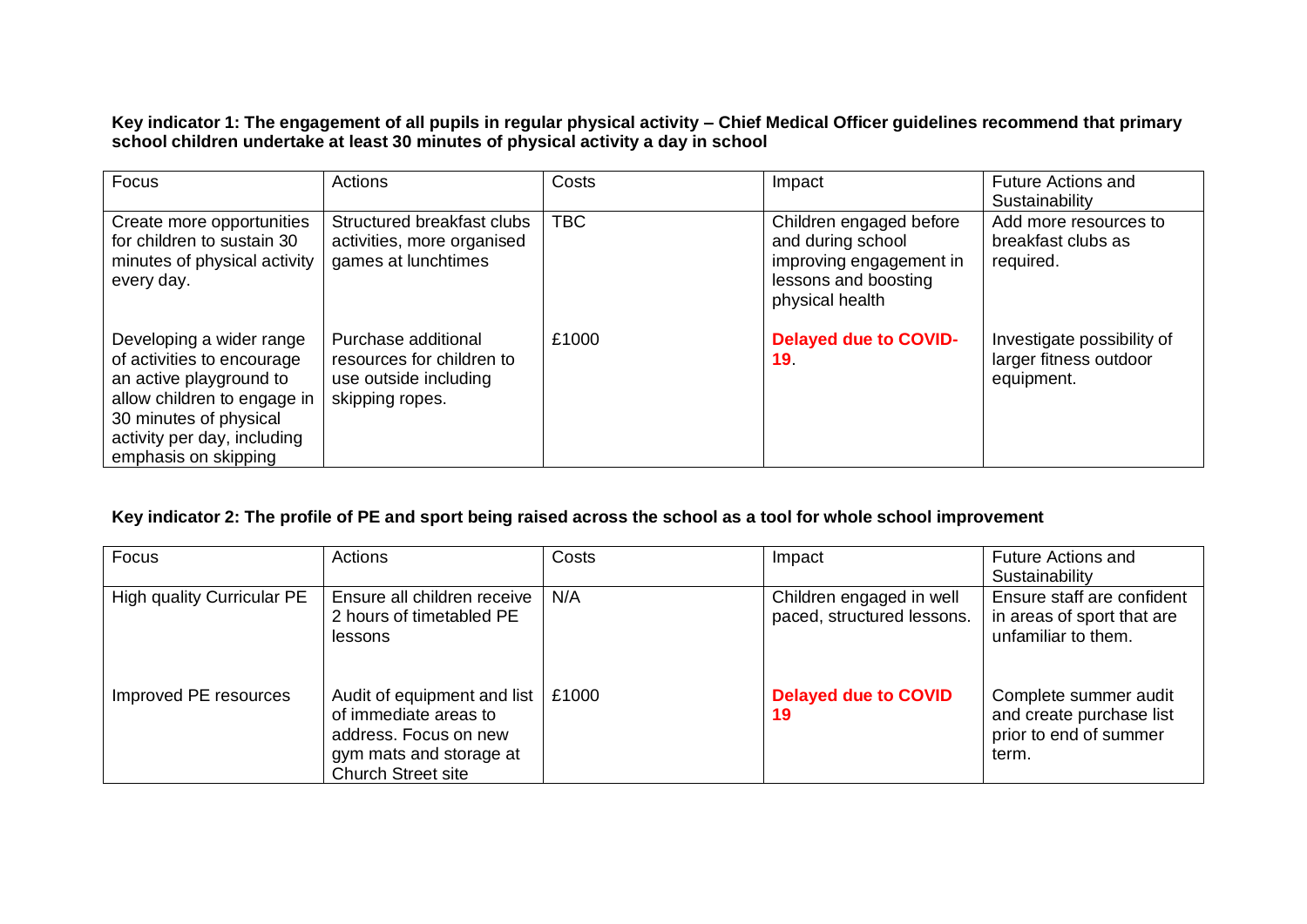## **Key indicator 3: Increased confidence, knowledge and skills of all staff in teaching PE and sport**

| Focus                                                                                                                                                                                                                                                                   | Actions                                                                                                                            | Costs            | Impact                                                                               | <b>Future Actions and</b><br>Sustainability                       |
|-------------------------------------------------------------------------------------------------------------------------------------------------------------------------------------------------------------------------------------------------------------------------|------------------------------------------------------------------------------------------------------------------------------------|------------------|--------------------------------------------------------------------------------------|-------------------------------------------------------------------|
| Investing in the Easington<br><b>School Sports Partnership</b><br>SLA to ensure delivery of<br>a broad PE curriculum by<br>individual class teachers                                                                                                                    | Work alongside ESSP to<br>develop PE throughout<br>school and support all staff<br>in the delivery of teaching<br><b>PE</b>        | £7,500           | Little impact and a new<br>direction will be found<br>for the next academic<br>year. | Create bank of coaching<br>staff to use in next<br>academic year. |
| In order to improve<br>progress and achievement<br>of all pupils the focus is on<br>up-skilling the staff. The<br>PE PLT will attend training<br>and monitor existing PE<br>practice across the school,<br>including review of<br>resources and curriculum<br>coverage. | Establish dates when<br>cover is required and<br>appoint cover staff. Ensure<br>that time is provided for<br>school based working. | $£1000$ (approx) | Children enjoyed active<br>PE lessons and achieve<br>the expected standard           |                                                                   |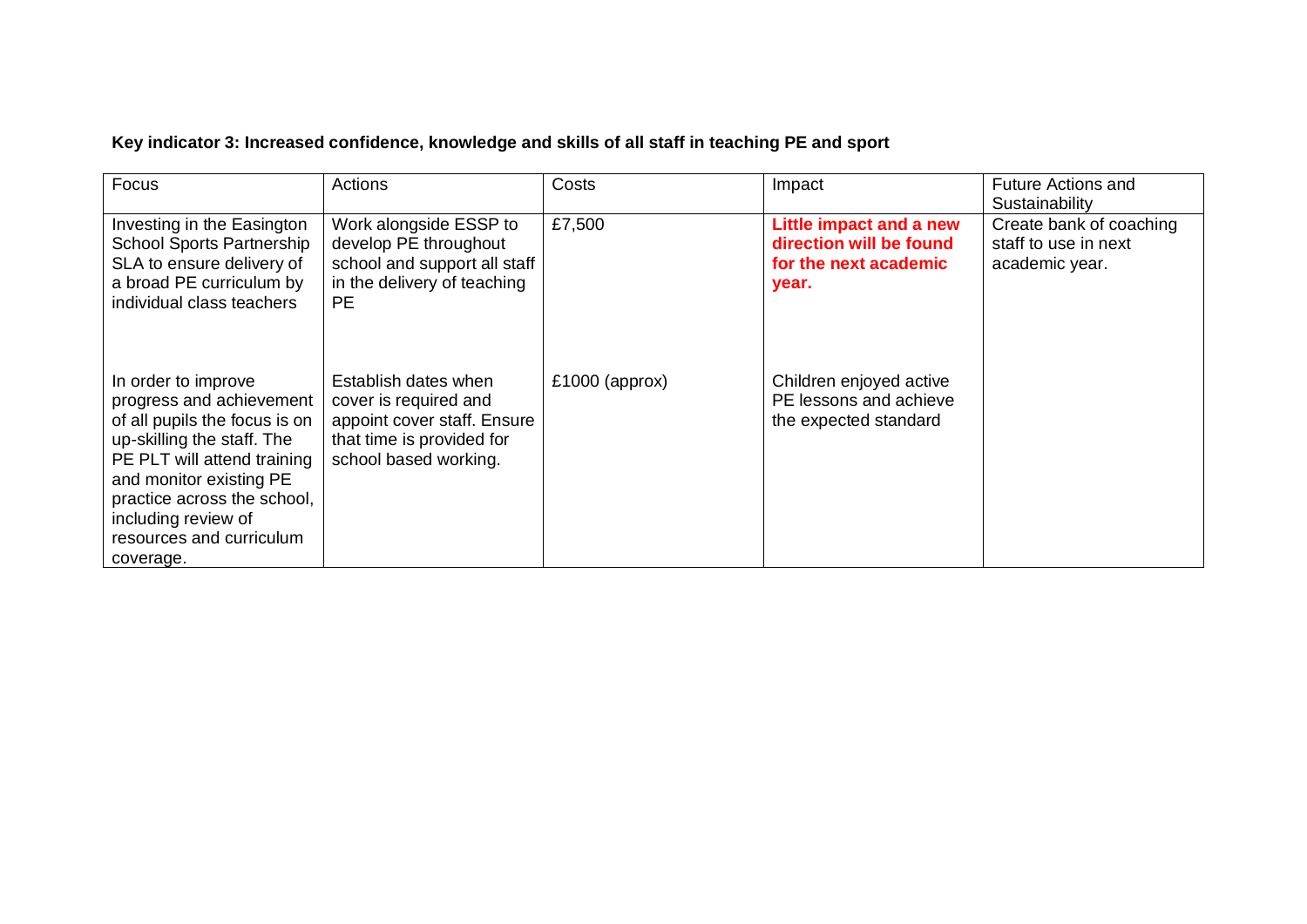## **Key indicator 4: Broader experience of a range of sports and activities offered to all pupils**

| Focus                                                                                                                                                                                                                                           | Actions                                                                                           | Costs  | Impact                                                                                                                                                                                                                     | <b>Future Actions and</b><br>Sustainability                                                                                                        |
|-------------------------------------------------------------------------------------------------------------------------------------------------------------------------------------------------------------------------------------------------|---------------------------------------------------------------------------------------------------|--------|----------------------------------------------------------------------------------------------------------------------------------------------------------------------------------------------------------------------------|----------------------------------------------------------------------------------------------------------------------------------------------------|
| Continue to offer a wider<br>range of activities both<br>within and outside the<br>curriculum in order to get<br>more pupils involved.<br>Focus particularly on<br>those pupils who do not<br>take up additional PE and<br>Sport opportunities. | Involve external coaches<br>to work with staff and<br>children.                                   | £6,000 | Children have a range of<br>sessions from:<br><b>Brian Honour Football</b><br>School<br>S MAcallister heathy food<br>and active play<br>Hoopstarz                                                                          | Look to expand range<br>seeking ideas from<br>children.                                                                                            |
| Provide a wider range of<br>after school sport, hobbies<br>and activities clubs with<br>which children may be<br>unfamiliar to promote<br>involvement in physical<br>activity.                                                                  | School PLT to agree on<br>range of clubs/ activities to<br>be delivered by School<br>based staff. | £1,000 | All children have been<br>provided with the<br>opportunity to be involved<br>and participate in extra<br>physical activity. Sports<br>based after school clubs<br>were held at daily from<br>Tuesday - Friday each<br>week | Continue to use PLT to<br>gather children's interests.<br>Create more focus on<br>Change 4 Life clubs termly<br>targeting less active<br>children. |